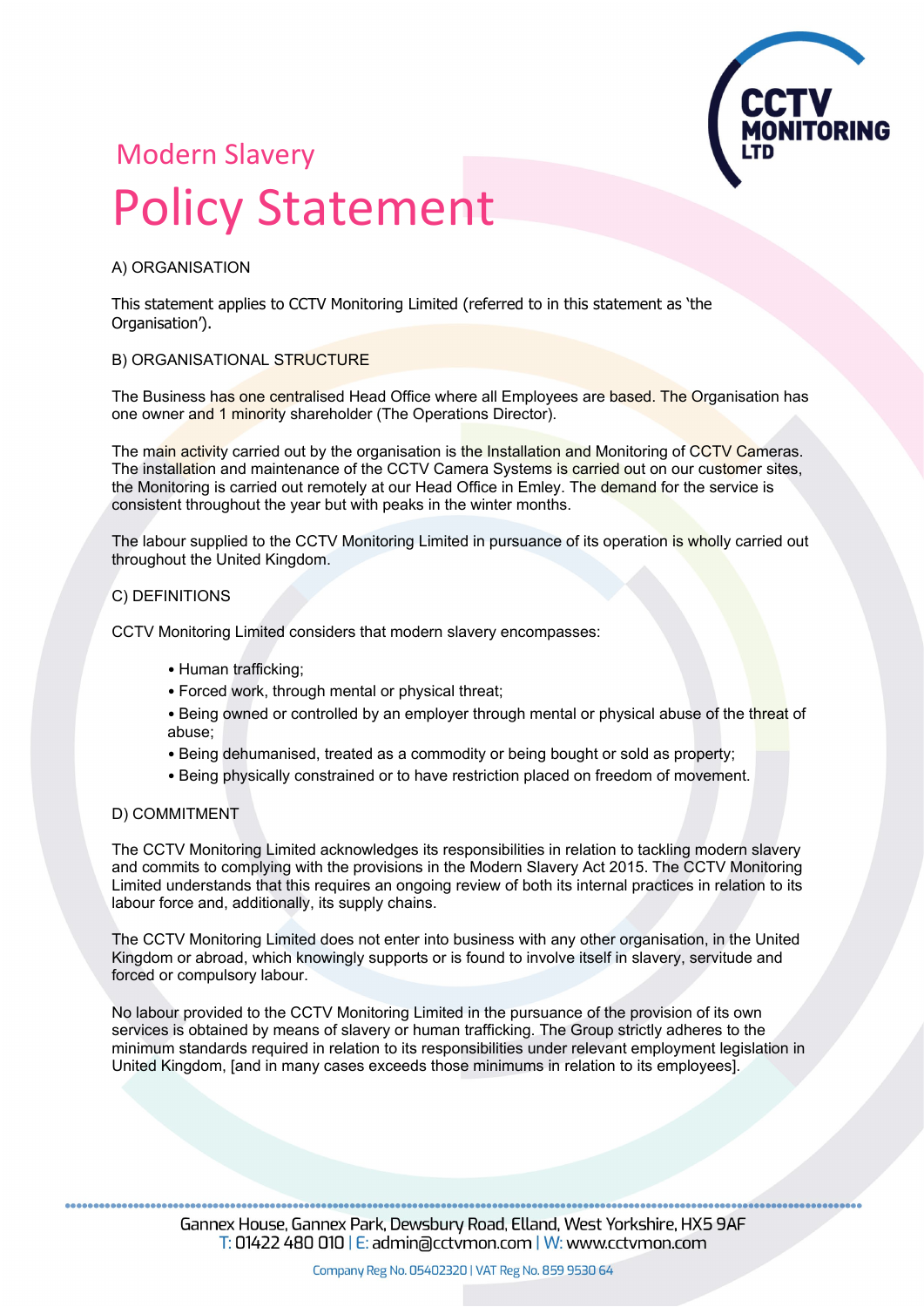## Modern Slavery Policy Statement



E) SUPPLY CHAINS

In order to fulfil its activities, the CCTV Monitoring Limited main supply chains include those related to the supply of CCTV and goods from various suppliers in the United Kingdom. We understand that the CCTV Monitoring Limited first-tier suppliers are intermediary traders and therefore have further contractual relationships with lower-tier suppliers.

#### F) POTENTIAL EXPOSURE

In general, the CCTV Monitoring Limited considers its exposure to slavery/human trafficking to be relatively limited. Nonetheless, CCTV Monitoring Limited has taken steps to ensure that such practices do not take place in its business nor the business of any organisation that supplies goods and/or services to it.

#### G) STEPS

The CCTV Monitoring Limited carries out due diligence processes in relation to ensuring slavery and/or human trafficking does not take place in its organisation or supply chains, including conducting a review of the controls of its suppliers.

The CCTV Monitoring Limited has not, to its knowledge, conducted any business with another organisation which has been found to have involved itself with modern slavery.

In accordance with section 54(4) of the Modern Slavery Act 2015, the CCTV Monitoring Limited has taken the following steps to ensure that modern slavery is not taking place:

We have zero-tolerance approach to modern slavery and this must be communicated to all suppliers. contractors and business partners at the outset of our business relationship with them and reinforced as appropriate thereafter.

Any employee who breaches this policy will face disciplinary action, which could result in dismissal for misconduct or gross misconduct.

We may terminate our relationship with our Suppliers if they breach this policy.

H) KEY PERFORMANCE INDICATORS

The CCTV Monitoring Limited has set the following key performance indicators to measure its effectiveness in ensuring modern slavery is not taking place in the CCTV Monitoring Limited or its supply chains.

• No reports are received from employees, the public, or law enforcement agencies to indicate that modern slavery practices have been identified